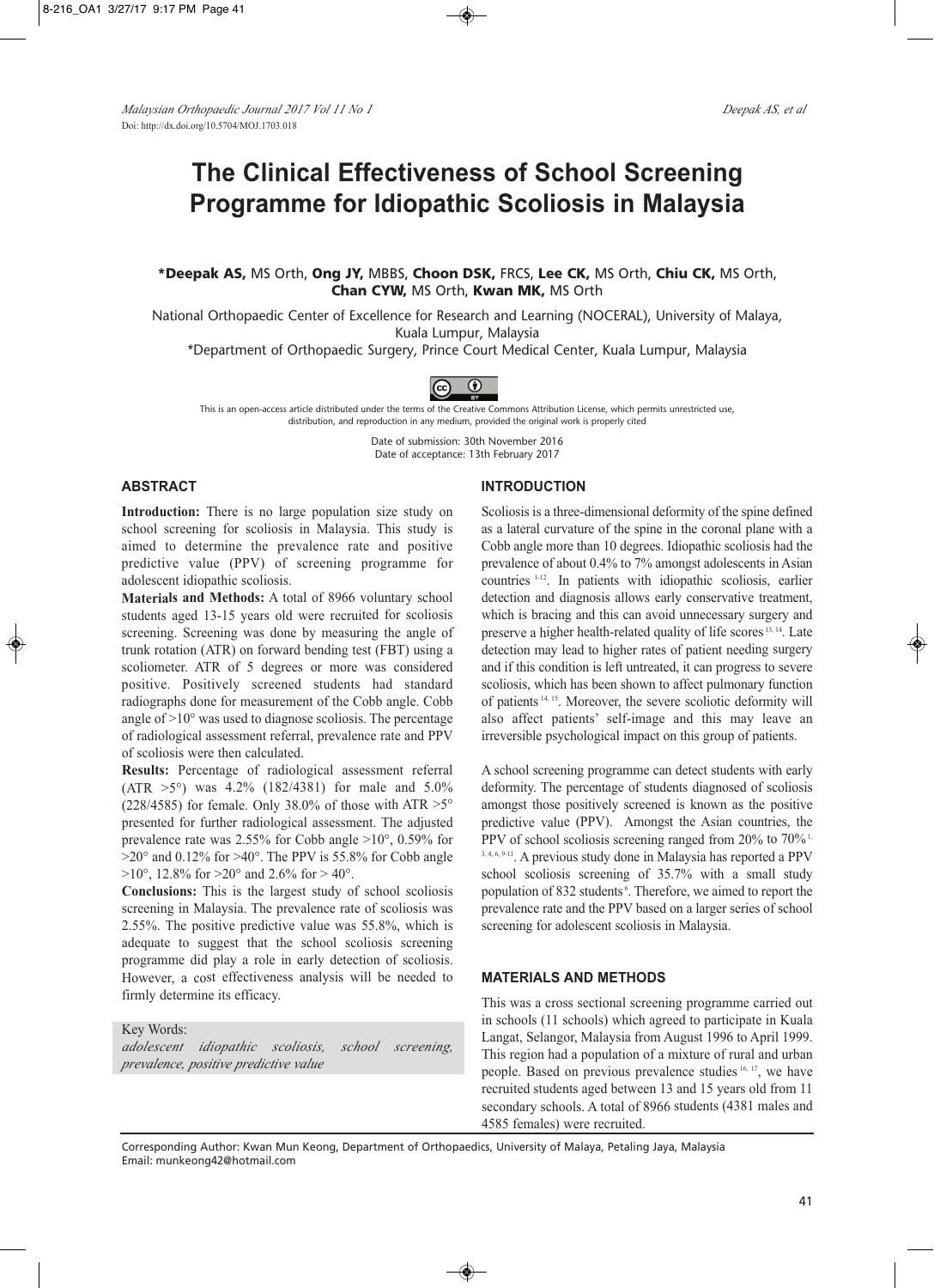| <b>Table I:</b> Referral rate for radiographs using a scoliometer screening |  |  |  |  |  |
|-----------------------------------------------------------------------------|--|--|--|--|--|
|-----------------------------------------------------------------------------|--|--|--|--|--|

|            |             | 14         | 15  |    |                  | $13 - 15$   | <b>Total</b>       |
|------------|-------------|------------|-----|----|------------------|-------------|--------------------|
|            | M           |            | M   |    | M                |             |                    |
| 1644<br>82 | 1469<br>59  | 1477<br>73 | 66  | 73 | 4381<br>182      | 4585<br>228 | 8966<br>410<br>4.6 |
|            | 1636<br>5.0 | 4.0        | 4.9 |    | 1276 1464<br>5.0 | 4.2         | 5.0                |

 $M = Male$ ,  $F = Female$ 

**Table II:** Prevalence rate and positive predictive value

| Cobb angle    | <b>Prevalence</b> |                | *Adiusted           | <b>PPV</b>    |                |  |
|---------------|-------------------|----------------|---------------------|---------------|----------------|--|
|               | Rate $(\%)$       | 95% CI         | prevalence rate (%) | Rate $(\%)$   | 95% CI         |  |
| $>10^{\circ}$ | 87/8966 (0.97)    | 0.0079, 0.0120 | 2.55                | 87/156 (55.8) | 0.635, 0.477   |  |
| $>20^\circ$   | 20/8966 (0.22)    | 0.0014, 0.0034 | 0.59                | 20/156 (12.8) | 0.154.0.101    |  |
| $>40^{\circ}$ | 4/8966 (0.04)     | 0.0002, 0.0011 | 0.12                | 4/156(2.6)    | 0.0382, 0.0129 |  |

PPV = Positive predictive value

\*Adjusted prevalence rate = prevalence rate/turn-up rate x 100%; turn-up rate=38%

**Table III:** Literature reviews of school scoliosis screening in Asian countries

| Year<br><b>Published</b> | <b>Country</b> | Programme                   | Cobb<br>angle<br>(degrees) | <b>Sample</b><br>size | Age<br>(years) | Gender | PR (%)       | <b>PPV (%)</b> |
|--------------------------|----------------|-----------------------------|----------------------------|-----------------------|----------------|--------|--------------|----------------|
| 2005                     | Singapore      | Wong et $al^1$              | $>10$                      | 72,699                | $6 - 7$        | Male   | 0.02         | 17.6           |
|                          |                |                             |                            |                       |                | Female | 0.05         | 23.7           |
|                          |                |                             |                            |                       | $9 - 10$       | Male   | 0.15         | 24.5           |
|                          |                |                             |                            |                       |                | Female | 0.24         | 24.1           |
|                          |                |                             |                            |                       | $11 - 12$      | Male   | 0.21         | 23.8           |
|                          |                |                             |                            |                       |                | Female | 1.37         | 50.1           |
|                          |                |                             |                            |                       | $13 - 14$      | Male   | 0.66         | 27.5           |
|                          |                |                             |                            |                       |                | Female | 2.22         | 47.7           |
| 2009                     | Singapore      | Yong et $al^2$              | $>10$                      | 93626                 | 9              | Female | 0.27         | $\overline{a}$ |
|                          |                |                             |                            |                       | 10             |        | 0.64         |                |
|                          |                |                             |                            |                       | 11             |        | 1.58         |                |
|                          |                |                             |                            |                       | 12             |        | 2.22         |                |
|                          |                |                             |                            |                       | 13             |        | 2.49         |                |
| 2010                     | Hong Kong      | Luk et $al^3$               | >10                        | 157,444               | $10 - 19$      |        | 2.49         | 76.5           |
|                          |                |                             | $>20$                      |                       |                |        | 1.39         | 36.5           |
|                          |                |                             | >40                        |                       |                |        | 0.23         | 8.1            |
| 2011                     | Korea          | Suh et $al4$                | $>10$                      | 1,134,890             | $10 - 14$      | Male   | 1.97         | 41.0           |
|                          |                |                             |                            |                       |                | Female | 4.65         | 51.0           |
| 2011                     | Japan          | Ueno et al <sup>5</sup>     | $>10$                      | 255,875               | $11 - 12$      | Male   | 0.04         | ä,             |
|                          |                |                             |                            |                       |                | Female | 0.78         |                |
|                          |                |                             |                            |                       | 13             | Male   | 0.25         |                |
|                          |                |                             |                            |                       |                | Female | 2.51         |                |
| 2013                     | Malaysia       | Htwe et al <sup>6</sup>     | >10                        | 832                   | 12             |        | 0.6          | 35.7           |
| 2014                     | Korea          | Lee $et al7$                | $>10$                      | 37,856                | 11             | Male   | 0.05         |                |
|                          |                |                             |                            |                       |                | Female | 0.35         |                |
| 2015                     | Hong Kong      | Fong et $al^8$              | >10                        | 306,144               | 5th G - 19     | Male   | 2.2          | 81.0           |
|                          |                |                             |                            |                       |                | Female | 4.8          |                |
| 2015                     | Japan          | Yamamoto et al <sup>9</sup> | >10                        | 195,149               | 5th G          | Male   | 0.06         | 33.3           |
|                          |                |                             |                            |                       |                | Female | 0.34         |                |
|                          |                |                             |                            |                       | 6th G          | Male   | 0.01         |                |
|                          |                |                             |                            |                       |                | Female | 0.37         |                |
|                          |                |                             |                            |                       | 7th G          | Male   | 0.06         |                |
|                          |                |                             |                            |                       |                | Female | 0.73         |                |
| 2016                     | China          | Du et $al^{10}$             | $>10$                      | 6,824                 | $6 - 17$       | Male   | 1.96         | 33.8           |
|                          |                |                             |                            |                       |                | Female | 3.11         | 43.2           |
| 2016                     | China          | Hengwei et al <sup>11</sup> | >10<br>$>10$               | 99,695                | $10 - 19$      |        | 5.14         | $\overline{a}$ |
| 2016                     | China          | Zheng et $al^{12}$          |                            | 11,024                | $10 - 11$      | Male   | 0.17         |                |
|                          |                |                             |                            |                       |                | Female | 0.08         |                |
|                          |                |                             |                            |                       | $12 - 13$      | Male   | 0.52         |                |
|                          |                |                             |                            |                       |                | Female | 0.88         |                |
|                          | Malaysia       | Present Study               | $>10$<br>>20               | 8,966                 | $13 - 15$      |        | 2.55<br>0.59 | 55.8<br>12.8   |
|                          |                |                             | $>40$                      |                       |                |        | 0.12         | 2.6            |
|                          |                |                             |                            |                       |                |        |              |                |

PR = Prevalence rate, PPV = Positive predictive value, G = Grade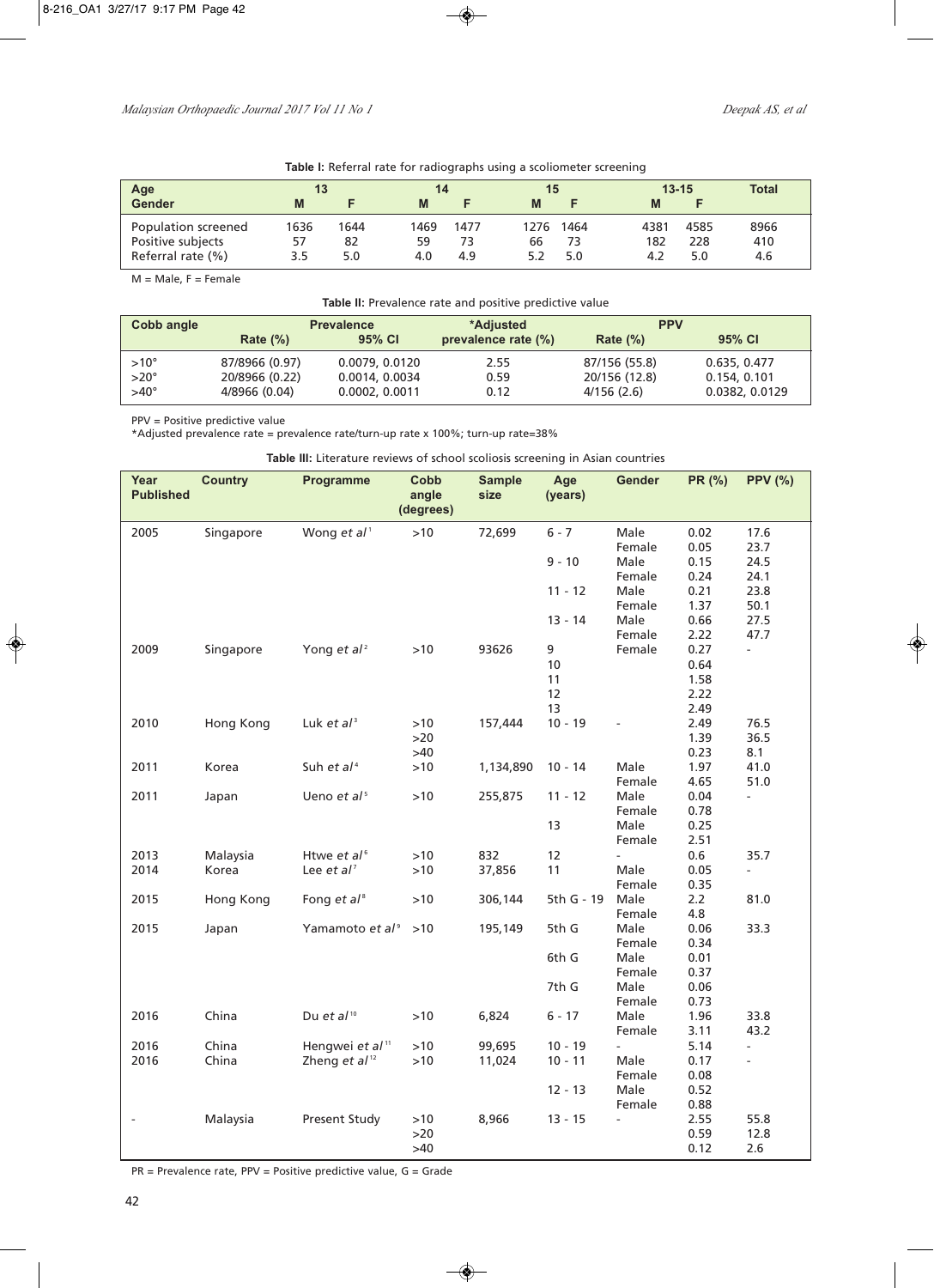

**Fig. 1:** Screening protocol of Adolescent Idiopathic Scoliosis in Kuala Langat, Malaysia.

The school screening team consisted of a doctor, a health nurse and four research assistants. All the volunteered students were examined with Adam forward bending test at first. The angle of trunk rotation (ATR) was then measured at thoracic, thoracolumbar and lumbar region by using a scoliometer if the Adam forward bending test detected any asymmetry of the trunk. ATR of 5 degrees or more was considered positive. These positive screened students were referred to the nearest district hospital, Hospital Banting for anteroposterior standing whole-spine radiograph. Cobb angle would be measured. Those with Cobb angle of 20 degrees or more would be referred to the scoliosis clinic at the tertiary centre, University Malaya Medical Center for further assessment and management. The rest of the subjects were reassured and advised on follow-up (Fig. 1).

For radiological assessment, we used Cobb angle of >10 degrees as suggested by Scoliosis Research Society to diagnose scoliosis. Based on the Cobb angle measured from the radiographs, the prevalence rate was calculated. The positive predictive value (PPV), which is the percentage of students diagnosed of scoliosis amongst those positively

screened, which denotes a measure of clinical effectiveness, was also calculated. The prevalence rate and PPV analysis were further divided into three categories according to the Cobb angle i.e. >10 degrees, >20 degrees and >40 degrees).

#### **RESULTS**

In this screening programme, 8966 students were screened using scoliometer. There were 410 students screened positive i.e. ATR > 5 degrees in this programme but only 156 (38.0%) students turned up for the radiological assessment. Those who failed to attend the radiological examination were not included in the statistical analysis.

There was a higher referral rate of female students compared to male students (Table I). The overall referral rate of male students was 4.2% compared to 5.0% for female students. The referral rate for male students rose from 3.5% for 13 year-old students, 4.0% for 14-year-old students to 5.2% for 15-year-old students. The female students recorded almost similar referral rate for 13-year-old (5.0%), 14-year-old (4.9%) and 15-year-old (5.0%).

The prevalence rate is 0.97% for Cobb angle more than 10 degrees, 0.22% for more than 20 degrees and 0.04% for more than 40 degrees. Taking the drop-out rate of 62% into consideration, the adjusted prevalence rate is 2.55% for Cobb angle more than 10 degrees, 0.59% for more than 20 degrees and 0.12% for more than 40 degrees. The adjusted prevalence rate is 2.55%, 0.59% and 0.12% for Cobb angle  $>10^{\circ}$ ,  $>20^{\circ}$  and  $>40^{\circ}$  respectively (Table II).

Based on the 156 positive screened students who turned up, the positive predictive value (the percentage of students diagnosed of scoliosis amongst those positively screened using scoliometer) was 55.8% for Cobb angle more than 10 degrees, 12.8% for more than 20 degrees and 2.6% for more than 40 degrees (Table II).

#### **DISCUSSION**

Screening is defined as 'the presumptive identification of unrecognised disease or defect by application of tests, examination or procedures which can be applied rapidly'<sup>18</sup>. In adopting this definition, the commission on chronic illness further stated that 'screening tests sort out apparently well persons who have a disease from those who probably do not'. A screening test is not intended to be diagnostic. Persons with positive or suspicious findings must refer to their physicians for further diagnosis and treatment. Scoliosis screening fits into this definition because it is able to detect those with true scoliosis from those without and refer them for subsequent diagnostic test to facilitate early intervention, thus decreasing need for surgery through bracing.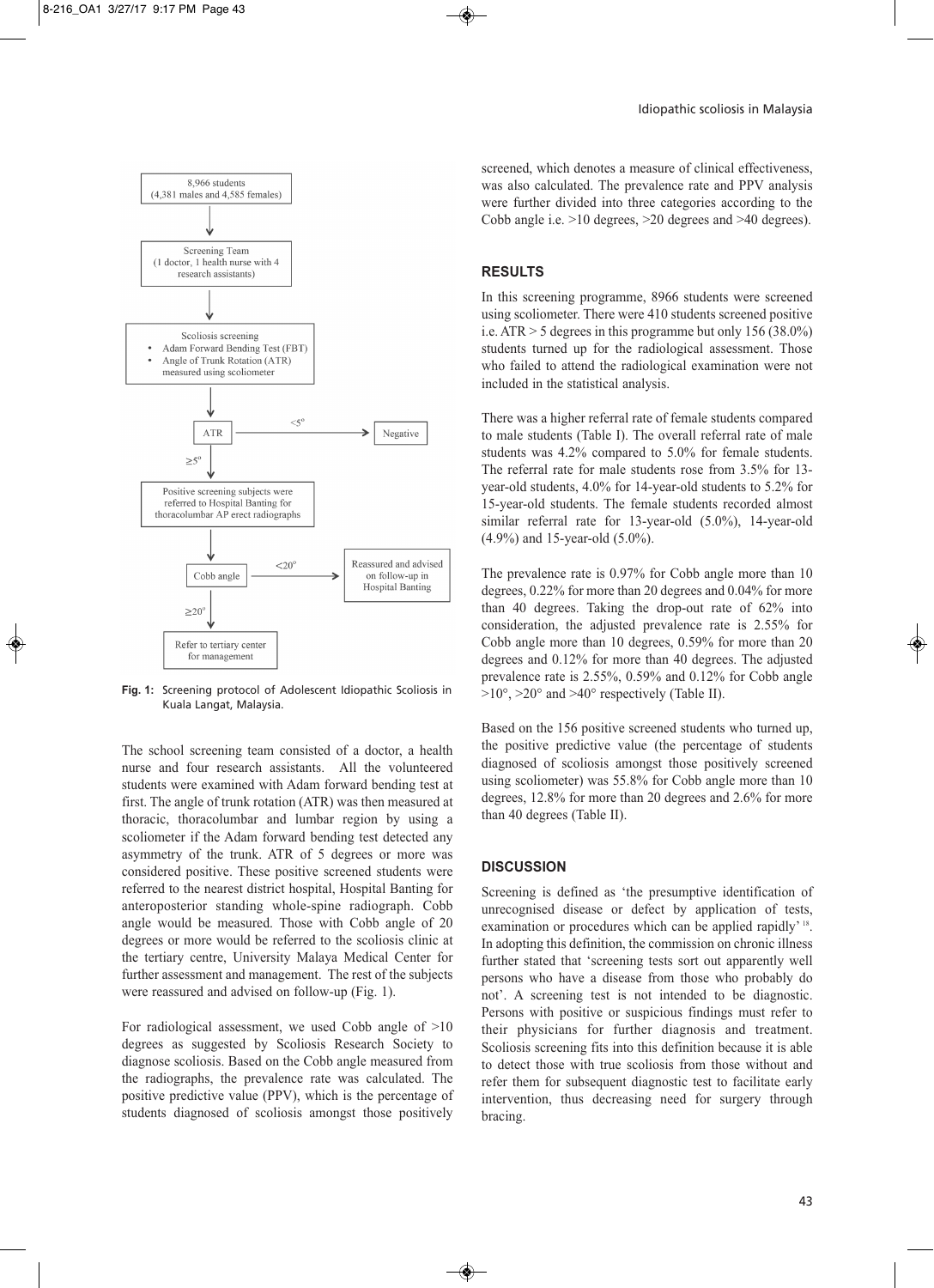The first scoliosis screening programme was started in Delaware, USA in the late 1950s and subsequently scoliosis screenings were carried out elsewhere, either by legislation or voluntarily  $1, 16, 19-23$ . The implementation of school scoliosis screening was debatable over decades as there were large variations across studies in term of its PPV. The variations were likely due to the diversity in study design, referral criteria, screening tests used, frequency of screening and duration of follow-up <sup>24</sup> . However, Ohrt-Nissen *et al* <sup>25</sup> confirmed in their study that referred patients by general practitioner from schools without screening programme had a larger curve magnitude compared to patient from schools with a scoliosis screening programme.

The impact of scoliosis screening on the reduction of surgical treatment was described in several studies. Lonstein *et al* <sup>26</sup> had screen a quarter of a million children for eight years and 3.4% were referred for evaluation and 1.2% were found to have scoliosis. Since the initiation of the school screening, the number of children requiring surgical procedure diminished and the average curve for those who had surgery reduced from 60 degrees to 42 degrees. Montgomery and Willner<sup>27</sup> had found that the demand for surgery reduced from 45% to 10% in the screening group of patients and concluded that bracing outcome was better in the screening group because of the earlier onset of intervention. Bunge *et al*<sup>28</sup> found that there was no evidence that screening for scoliosis reduced the need for surgery. This may be due to the controversies they had in the effectiveness of early treatment with bracing and students screened positive might not had brace treatment initiated immediately.

In 2013, the BrAIST clinical trial confirmed the effectiveness of bracing in AIS. This was a multicenter prospective study with enrollment of 242 patients. 116 patients were randomized to either bracing or observation whereas 126 chose between bracing or observation. When both randomized and preference cohorts were analyzed the treatment success was 72% after bracing compared to 48% after observation. In the intention to treat analysis, the rate of treatment success was 75% among patients randomly assigned to bracing compared to 42% among those randomly assigned to observation. The trial was terminated earlier due to the clear advantage of bracing in arresting progression in AIS  $^{29}$ .

When it comes to national screening programme, cost effectiveness analysis plays an important factor to drive its implementation. Lonstein *et al* <sup>26</sup> found that the cost of a school screening programme for scoliosis was low and it was a cost effective measure which should be carried out. Montgomery *et al* <sup>30</sup> further added that clinical screening using scoliometer that was combined with Moire screening would further improve the cost effectiveness of the programme. Soucacos *et al*<sup>31</sup> found that the cost of screening process was negligible compared to the benefit of decreased

number of operative procedures performed after the screening programme, the identification of a large number of previously undiagnosed curves which were subsequently treated with operation or brace, and the identification of children who were at high risk of progression. Thilagaratnam *et al* <sup>32</sup> found that school based scoliosis screening programme was cost effective and the effectiveness can be improved further by targeting the screening at high risk groups, such as prepubertal females. However, Morais *et al* 16 found that the screening cost per child was high in Canada and mass screening for idiopathic scoliosis was not justified. This was supported by Yawn *et al* <sup>33</sup> who found the school scoliosis screening was significantly more costly than previously reported.

The measurement of ATR using scoliometer was a noninvasive, radiation free and comparatively cheap method of screening. It can be easily implemented and it had been proven to have good correlation with radiological analysis  $(r=0.7, p<0.05)$  and very good intra-rater reliability  $34, 35$ . By using this screening method, we found that percentage of students referred for radiographs in the present study was 4.6%. Therefore, 1 in 20 students will be referred for further radiography. There were more females referred with the male to female ratio of 1:1.2. The prevalence rate of idiopathic scoliosis for this study, according to the definition of scoliosis with the Cobb angle >10 degrees, was 2.55%. This corresponds to the prevalence of idiopathic scoliosis in Asian countries that varies between  $0.4\%$  -  $7\%$ <sup>1-12</sup> (Table III).

The PPV (the percentage of students diagnosed of scoliosis amongst those positively screened) for this study was 55.8% for students with a Cobb angle of more than 10 degrees. This finding was higher than previously reported PPV for scoliosis screening in Malaysia by Htwe *et al*<sup>6</sup>. We also found that our school screening programme was more predictive than other Asian country such as Singapore  $(27.5\% - 47.7\%)$ <sup>1</sup>, Korea  $(41.0\% - 51.0\%)$ <sup>4</sup>, China  $(33.8\% 43.2\%$ )<sup>10</sup>, and Japan  $(33.3\%)$ <sup>9</sup>. Only the school screening programme done in Hong Kong<sup>3,8</sup> had a higher PPV than our study (76.5% - 81.0%). In their study, those negatively screened who had ATR between 0 - 2 had the tests repeated biennially, those negatively screened who had with ATR 3 – 4 had the test repeated annually. And those with ATR between 5 and 14 or obvious signs of trunk or shoulder asymmetry were further evaluated by Moirѐ topography. These additional interventions were possibly the cause of the improvement in PPV in their school screening programme. Thus, with a PPV of 55.8%, we found that school programme can be a viable intervention to improve the detection and to employ early treatment of scoliosis in Malaysia.

A major limitation of this study was the dropout rate. There were 410 students screened positive in this programme but only 156 (38.0%) students turned up for the radiological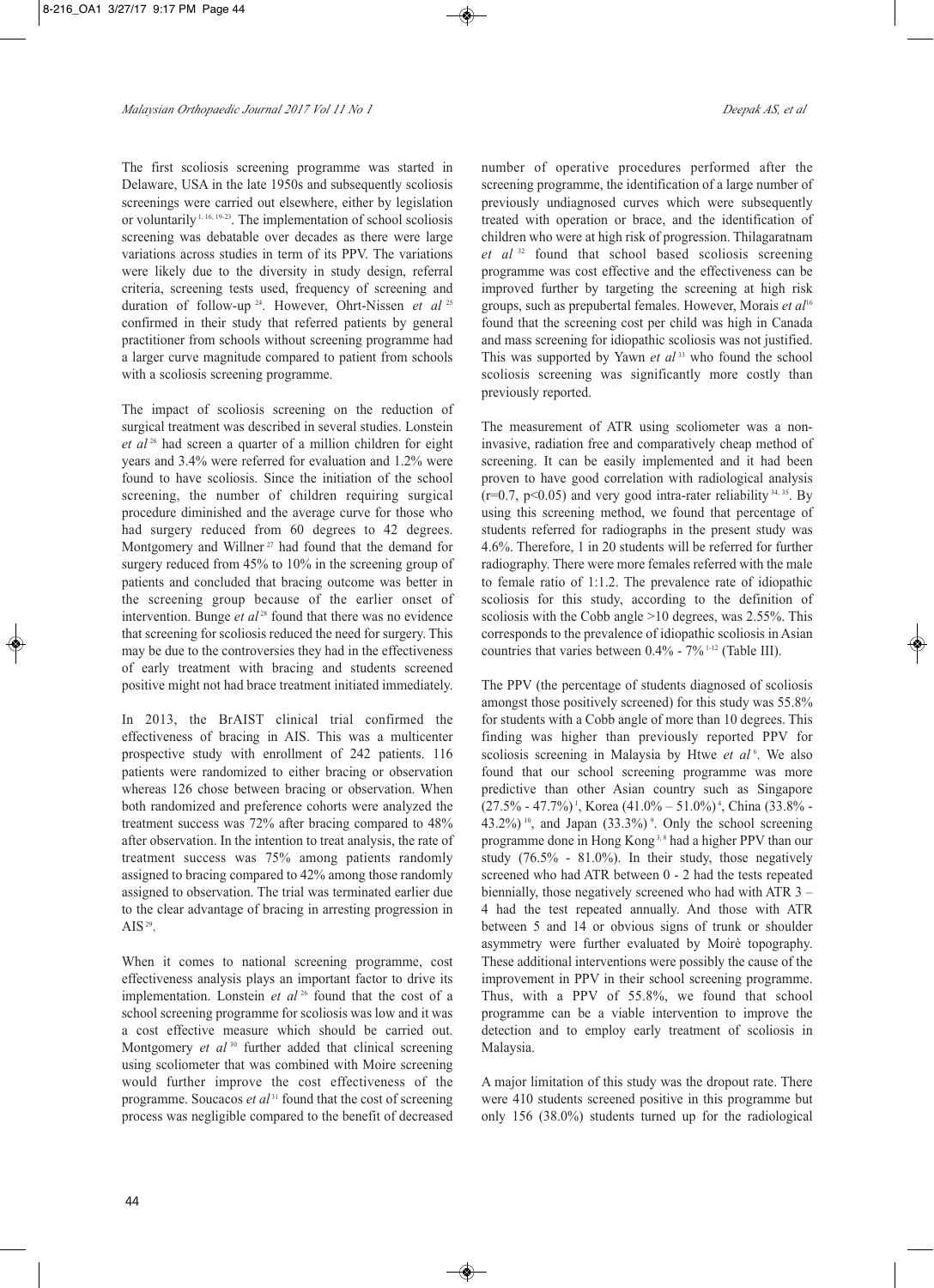assessment. This was a voluntary programme and the requirement for a radiographic evaluation was not compulsory. Furthermore, parents' health awareness regarding scoliosis was low. This may explain the high dropout rate in this study. The method of sampling in this study may consist selection bias and hence not reflective the true prevalence and positive predictive value for Malaysia.

#### **CONCLUSION**

The prevalence rate of scoliosis was 2.55% and scoliosis was more common amongst female. The positive predictive value, which reflects the percentage of students diagnosed of scoliosis amongst those positively screened using scoliometer, was 55.8%. This predictive value was adequate to suggest that the school screening programme did play a role in early detection of scoliosis. However, a cost effectiveness analysis will be needed in order to firmly determine its efficacy.

## **REFERENCES**

- 1. Wong HK, Hui JH, Rajan U, Chia HP. Idiopathic scoliosis in Singapore schoolchildren: a prevalence study 15 years into the screening program. *Spine.* 2005; 30(10): 1188-96.
- 2. Yong F, Wong HK, Chow KY. Prevalence of adolescent idiopathic scoliosis among female school children in Singapore. *Ann Acad Med Singapore.* 2009; 38(12): 1056-63.
- 3. Luk KD, Lee CF, Cheung KM, Cheng JC, Ng BK, Lam TP, *et al.* Clinical effectiveness of school screening for adolescent idiopathic scoliosis: a large population-based retrospective cohort study. *Spine.* 2010; 35(17): 1607-14.
- 4. Suh SW, Modi HN, Yang JH, Hong JY. Idiopathic scoliosis in Korean schoolchildren: a prospective screening study of over 1 million children. *Eur Spine J.* 2011; 20(7): 1087-94.
- 5. Ueno M, Takaso M, Nakazawa T, Imura T, Saito W, Shintani R, *et al.* A 5-year epidemiological study on the prevalence rate of idiopathic scoliosis in Tokyo: school screening of more than 250,000 children. *J Orthop Sci.* 2011; 16(1): 1-6.
- 6. Htwe K, Abdullah AT, Amat A, Jalaluddin A, Aung MMT, Zaw MS. Prevalence of Scoliosis in Standard 6 Female Primary School Students in Marang District, Terengganu. *Int J Med Sci.* 2013; 46(3): 1299.
- 7. Lee JY, Moon SH, Kim HJ, Park MS, Suh BK, Nam JH, *et al.* The prevalence of idiopathic scoliosis in eleven year-old Korean adolescents: a 3 year epidemiological study. *Yonsei Med J.* 2014; 55(3): 773-8.
- 8. Fong DY, Cheung KM, Wong YW, Wan YY, Lee CF, Lam TP, *et al*. A population-based cohort study of 394,401 children followed for 10 years exhibits sustained effectiveness of scoliosis screening. *Spine J.* 2015; 15(5): 825-33.
- 9. Yamamoto S, Shigematsu H, Kadono F, Tanaka Y, Tatematsu M, Okuda A, *et al.* Adolescent Scoliosis Screening in Nara City Schools: A 23-Year Retrospective Cross-Sectional Study. *Asian Spine J.* 2015; 9(3): 407-15.
- 10. Du Q, Zhou X, Negrini S, Chen N, Yang X, Liang J, *et al.* Scoliosis epidemiology is not similar all over the world: a study from a scoliosis school screening on Chongming Island (China). *BMC Musculoskelet Disord.* 2016;17:303.
- 11. Hengwei F, Zifang H, Qifei W, Weiqing T, Nali D, Ping Y, *et al.* Prevalence of Idiopathic Scoliosis in Chinese Schoolchildren: A Large, Population-Based Study. *Spine.* 2016; 41(3): 259-64.
- 12. Zheng Y, Wu X, Dang Y, Yang Y, Reinhardt JD, Dang Y. Prevalence and determinants of idiopathic scoliosis in primary school children in Beitang district, Wuxi, China. *J Rehabil Med.* 2016; 48(6): 547-53.
- 13. Lee H, Choi J, Hwang JH, Park JH. Health-related quality of life of adolescents conservatively treated for idiopathic scoliosis in Korea: a cross-sectional study. *Scoliosis Spinal Disord.* 2016; 11: 11.
- 14. Torell G, Nordwall A, Nachemson A. The changing pattern of scoliosis treatment due to effective screening. *J Bone Joint Surg Am.* 1981; 63(3): 337-41.
- 15. Weinstein SL, Zavala DC, Ponseti IV. Idiopathic scoliosis: long-term follow-up and prognosis in untreated patients. *J Bone Joint Surg Am.* 1981; 63(5): 702-12.
- 16. Morais T, Bernier M, Turcotte F. Age and sex-specific prevalence of scoliosis and the value of school screening programs. *Am J Public Health.* 1985; 75(12): 1377-80.